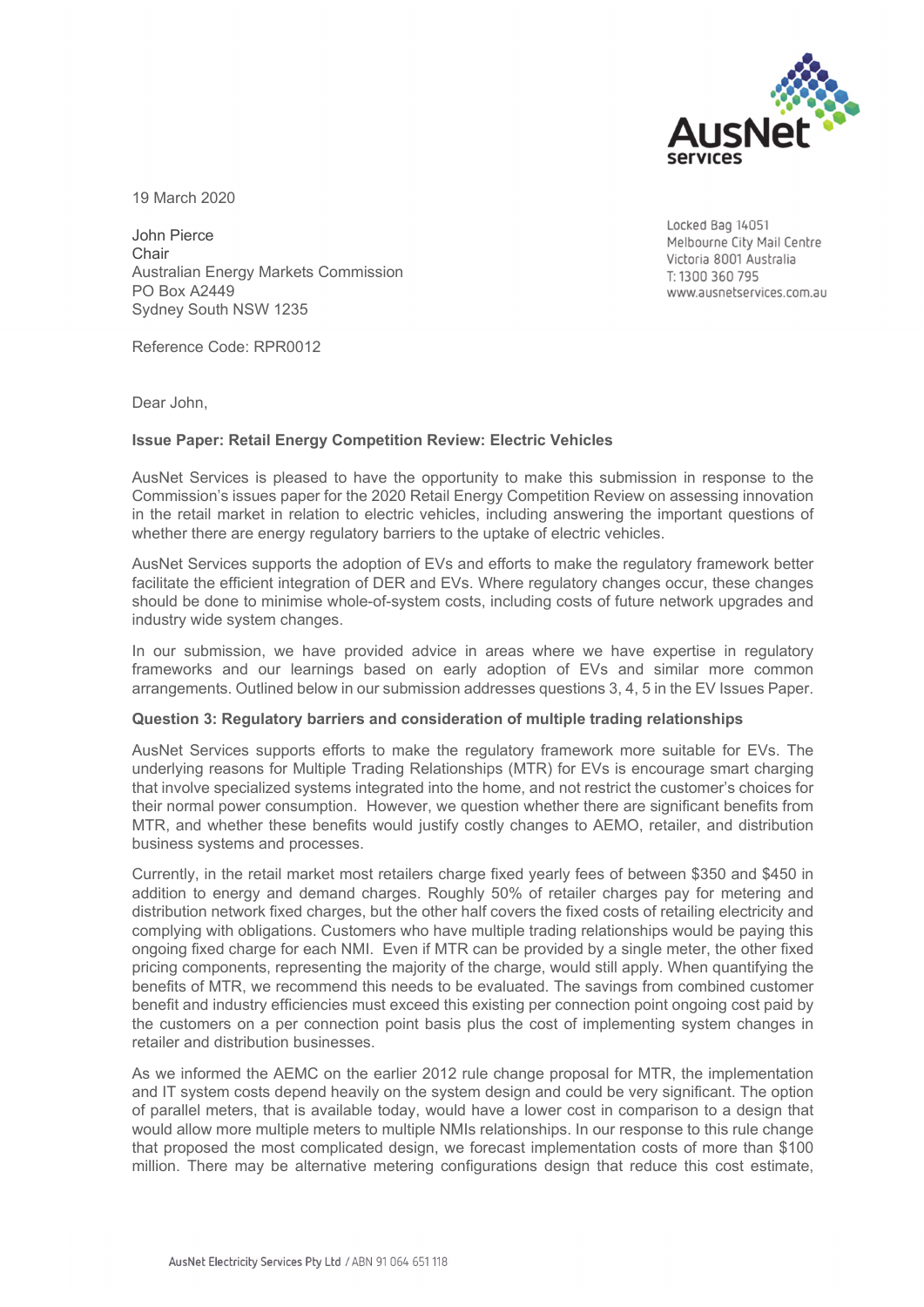although it would depend on a detailed impact assessment. Implementing a new billing system or heavily modifying a registered participants customer relationship managements system may be able to be avoided.

Currently, customers can install a multi-meter board on their premises and establish multiple NMIs in the same way multi-occupancy development do. Establishing this physical arrangement for a newly built house is only marginally more costly. However, to date we have not seen any notable volume of such connections, only a few dozen of enquires.

## **Question 4: Residential charging**

To facilitate the substantive electrification of transport in a way which minimises future network upgrade costs, we would need better information on where and when charging is occurring and the ability to influence charging timing. Residential EV charging is similar in many ways to off-peak hot water heating in that it is a high demand load that can be scheduled or controlled overnight. However, residential EV charging installations consume a higher demand than off peak hot water heating, and this demand would be additive to hot water heating. As the electrification of the transport sector occurs it is likely networks will need to augment network assets to meet this demand without an adverse impact on reliability.

One way of managing this growth to minimise augmentation is to establish reasonable control arrangements and usage incentives. With off peak hot water heating, AusNet Services controls hot water heating for more than 150,000 customers with time switching and up to 2 hours of random delays of switch on times. This has been successful in deferring augmentation and is one of the many reasons our asset utilization rates are higher than similar distribution networks in other jurisdictions.

In the next 10-15 years when more than 20% of households are forecast to have EVs it may be appropriate to introduce incentives similar to off peak switching for residential EV charging.<sup>1</sup> This may involve off-peak tariffs with lower usage and/or demand charges for night-time charging. However, the challenge is if a large portion of customers set their EV charger to turn on at start of off-peak pricing time (for example 9:00 pm), the network demand would spike at this time, driving network augmentation.

One answer to this problem is somehow staggering the turn on times. This could either be network devices installed behind the switching (like how a smart meter controls a dedicated heating circuit with a randomised turn on delay) or creating an incentive for customers (and their installers) to randomise their EV charging appropriately. In respect to the second option, network businesses lack the ability to offer terms and conditions to existing customers tailored to encourage behaviour that reduces the need for network investment.

One way to provide this incentive is by offering to pay the customer for setting up the randomisation. However, a customer opt-in arrangement for receiving a direct payment (like our GoodGrid demand response initiative) may not result in sufficient numbers of customers signing up. Conversely the vast majority of customers with electric hot water heating and storage systems receive a benefit through their tariffs– perhaps a similar approach could be taken for EV customers.

AusNet Services suggests there may be merit in exploring a framework for network tariff specific terms and conditions that apply to both the customer and retailer. We could then make some offpeak rates subject to the application of randomisation. These product specific terms and conditions could be approved with the network tariff and would complement existing deemed customers contract and standard Ts and Cs with retailers. The current national framework is missing provisions to allow this.

<sup>1</sup> AEMO, Electricity Statement of Opportunities 2019, p. 39